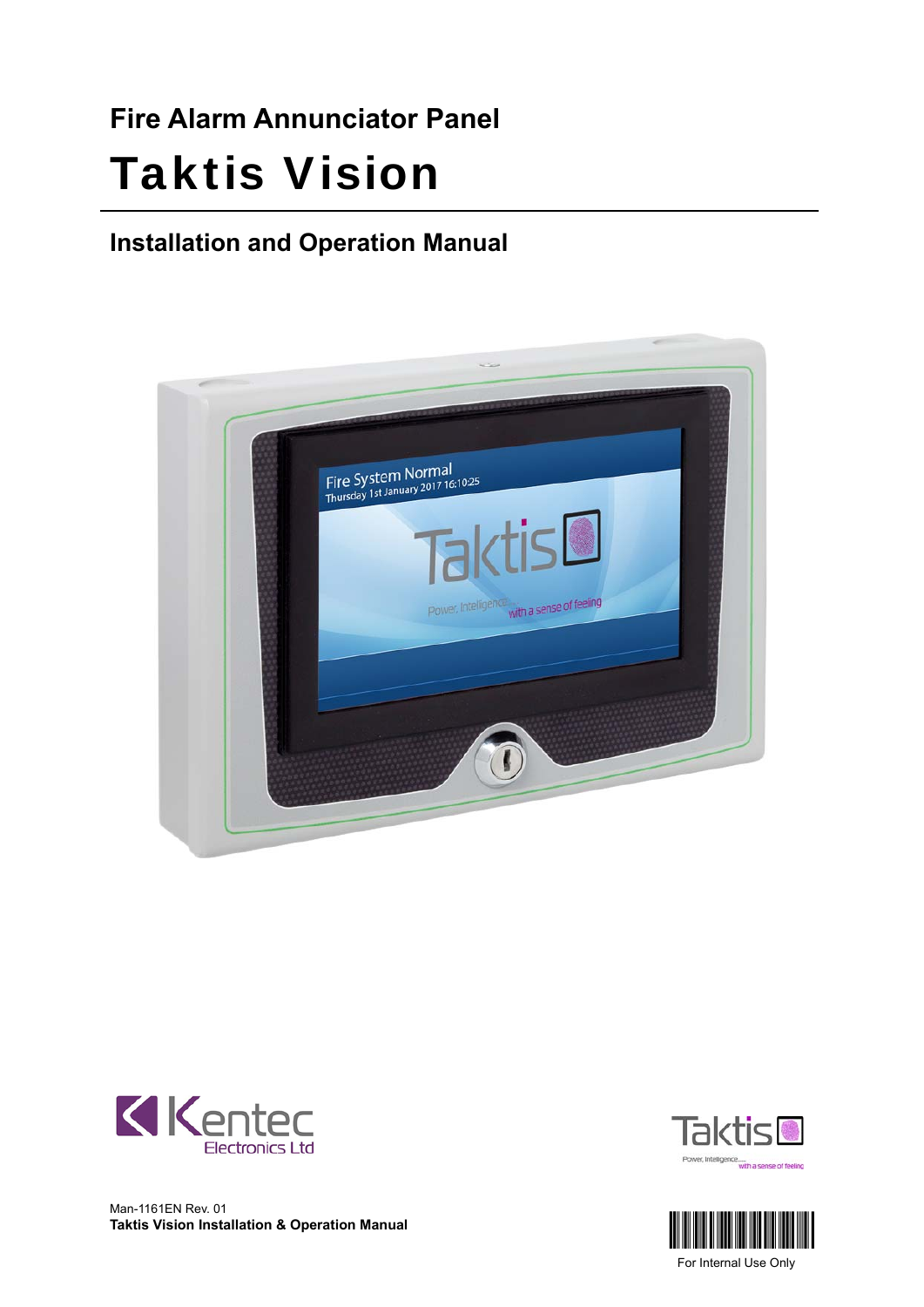#### **Safety**

Suppliers of articles for use at work are required under section 6 of the Health and Safety at Work act 1974 to ensure as reasonably as is practical that the article will be safe and without risk to health when properly used. An article is not regarded as properly used if it is used 'without regard to any relevant information or advice' relating to its use made available by the supplier.

This product should be installed, commissioned and maintained by trained service personnel in accordance with the following:

- EE regulations for electrical equipment in buildings
- Codes of practice
- Statutory requirements
- Any instructions specifically advised by The Manufacturer

According to the provisions of the Act you are therefore requested to take such steps as are necessary to ensure that you make any appropriate information about this product available to anyone concerned with its use.

The mains powered version of this equipment is designed to be operated from 230V 50Hz mains supplies and is of class 1 construction. As such it **must** be connected to a protective earthing conductor in the fixed wiring of the installation and a readily accessible double pole disconnect device shall be incorporated in the fixed wiring.

#### **Failure to ensure that all conductive accessible parts of this equipment are adequately bonded to the protective earth will render the equipment unsafe.**

#### **Disclaimer**

In no event shall The Manufacturer be liable for any damages or injury of any nature or kind, no matter how caused, that arise from the use of the equipment referred to in this manual.

Strict compliance with the safety procedures set out and referred to in this manual, and extreme care in the handling or use of the equipment, are essential to avoid or minimise the chance of personal injury or damage to the equipment.

The information, figures, illustrations, tables, specifications, and schematics contained in this manual are believed to be correct and accurate as at the date of publication or revision. However, no representation or warranty with respect to such correctness or accuracy is given or implied and The Manufacturer will not, under any circumstances, be liable to any person or corporation for any loss or damages incurred in connection with the use of this manual. The information, figures, illustrations, tables, specifications, and schematics contained in this manual are subject to change without notice.

Unauthorised modifications to the fire detection system or its installation are not permitted, as these may give rise to unacceptable health and safety hazards.

By installing this equipment on a computer network, the owner accepts full and unequivocal responsibility for ensuring that it is protected against all cyber threats and illegal tampering during the lifetime of the equipment. Any software forming part of this equipment should be used only for the purposes for which The Company supplied it. The user shall undertake no changes, modifications, conversions, translations into another computer language, or copies (except for a necessary backup copy).In no event shall The Manufacturer be liable for any equipment malfunction or damages whatsoever, including (without limitation) incidental, direct, indirect, special, and consequential damages, damages for loss of business profits, business interruption, loss of business information, or other pecuniary loss, resulting from any violation of the above prohibitions.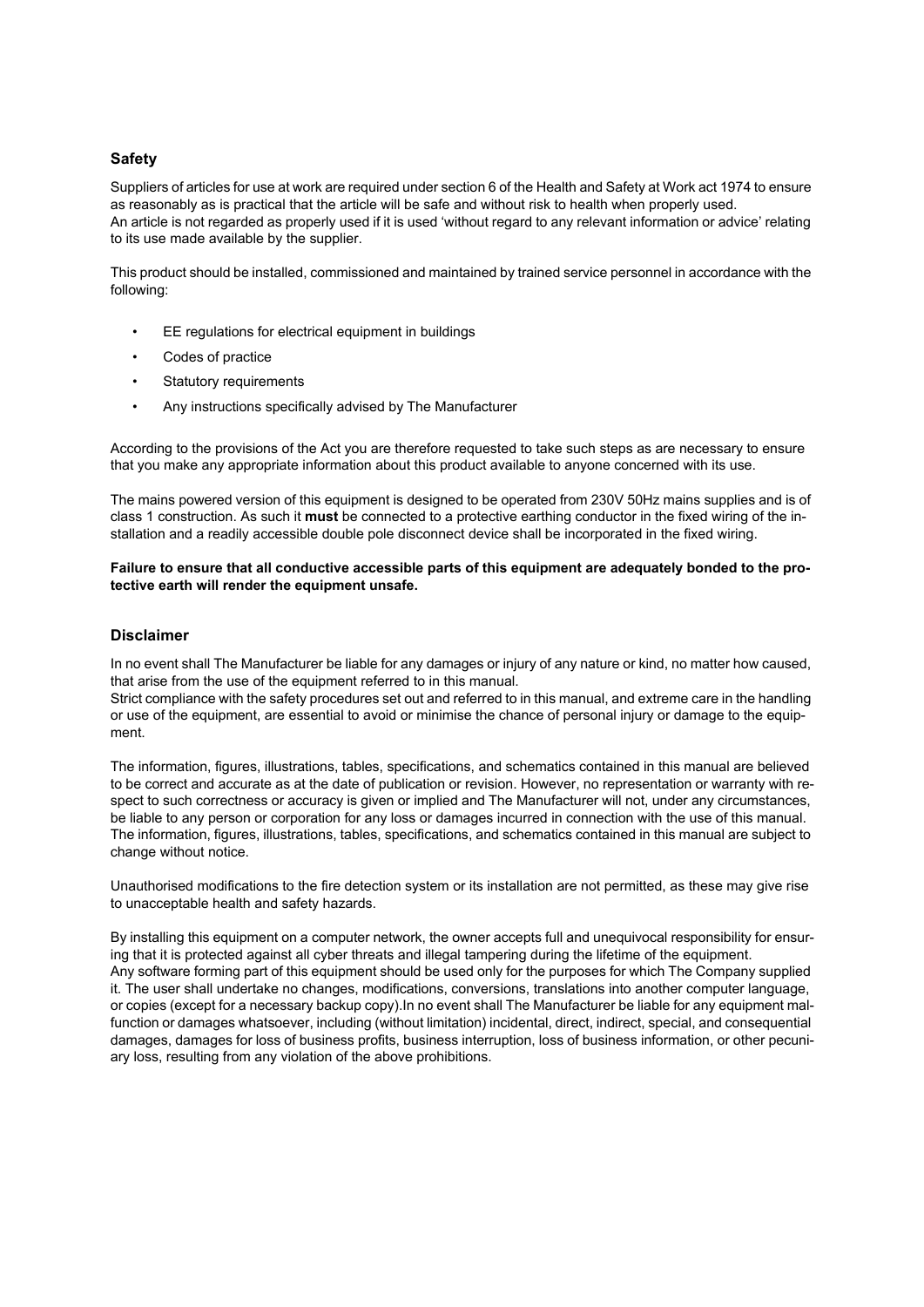#### Section 1 **Introduction 1**

#### **Section 2 Overview 2**

#### Section 3 **Installation 4**

## Section 4 **Configuration 14**

#### **Section A Specifications 16**

| Flectricar |  |
|------------|--|
|            |  |
|            |  |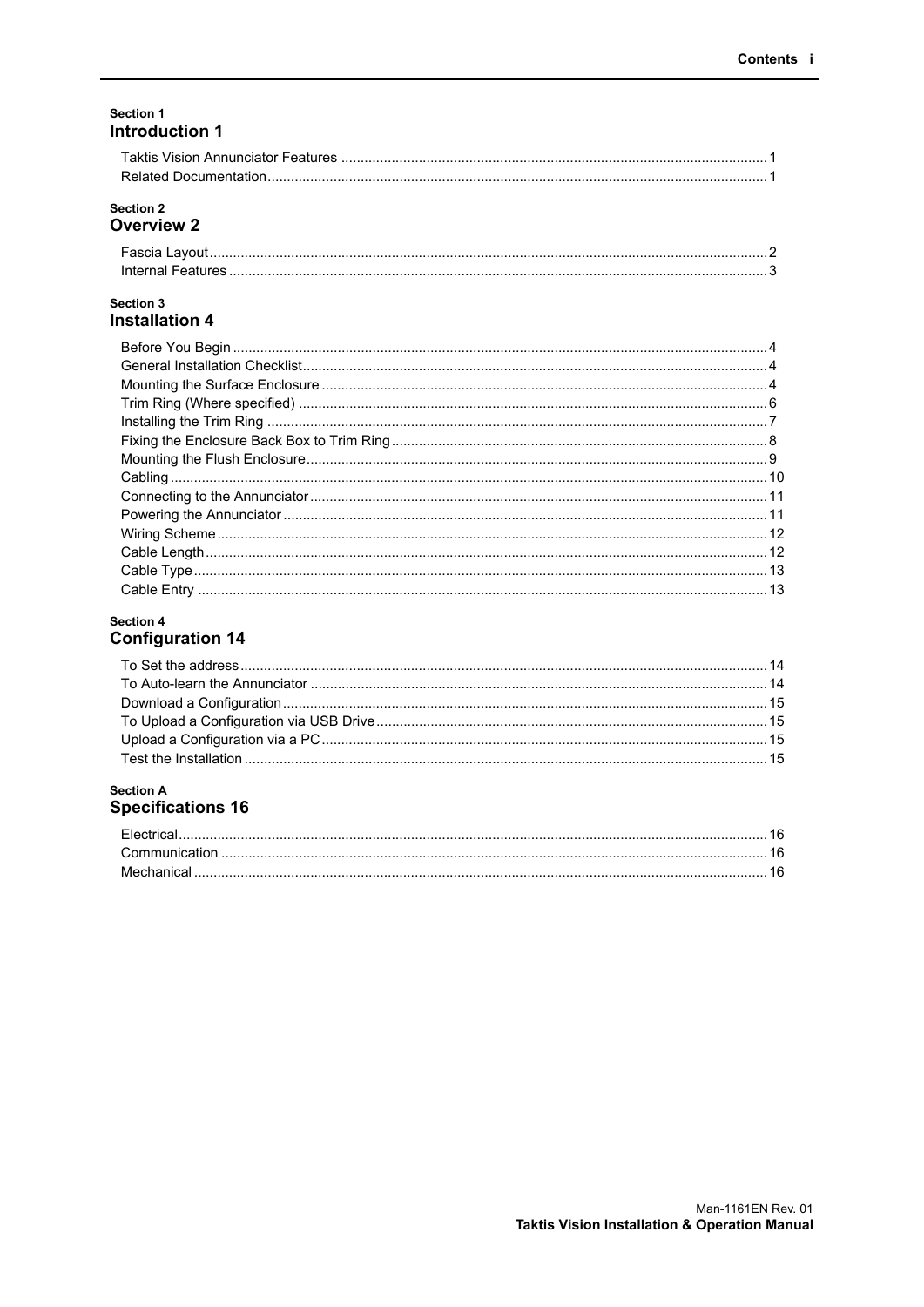## <span id="page-3-1"></span><span id="page-3-0"></span>**Section 1 Introduction**

TheTaktis Vision Annunciator is a display and control unit which duplicates the indications and primary controls of Taktis Fire Alarm Control Panels connected to the same network.

The Annunciator connects to the FACP (Fire Alarm Control Panel) via the network interface and requires that the main control panel have an network card fitted. For full details of Taktis networking refer to Taktis Installation Manual.

The Annunciator is connected to the network and any number of repeaters can be connected up to the maximum number of nodes allowed by the network specification, which is 128 (including control panels).

In addition to displaying the status of the fire alarm system, the Annunciator can provide limited local control functions via local control outputs.

#### <span id="page-3-2"></span>**Taktis Vision Annunciator Features**

- Full colour 7" (800 x 480 pixel) GUI (Graphical User Interface).
- Replicates information displayed at the FACP.
- Automatic display brightness adjustment.
- Internal buzzer attenuate.
- Connects via control panel network terminals.
- Low current, 24V DC powered.
- Configurable functionality.
- Enable key-switch.
- Sheet steel enclosure.
- Surface, flush or semi flush enclosure options available.

## <span id="page-3-3"></span>**Related Documentation**

For information relating to the Taktis Fire Alarm Control Panel please refer to the following manuals::

| <b>Manual Variant</b>      | Website                                         |
|----------------------------|-------------------------------------------------|
| <b>Installation Manual</b> | http://www.kentec.co.uk/manuals/man-1154GEN.pdf |
| <b>Operation Manual</b>    | http://www.kentec.co.uk/manuals/man-1169GEN.pdf |

Using your Smart-phone, tablet or device install a third party QR Code Reader and scan the code to view the documents.





**Installation Manual Communisty Constraining Communisty Communisty Communisty Communisty Communisty Communisty**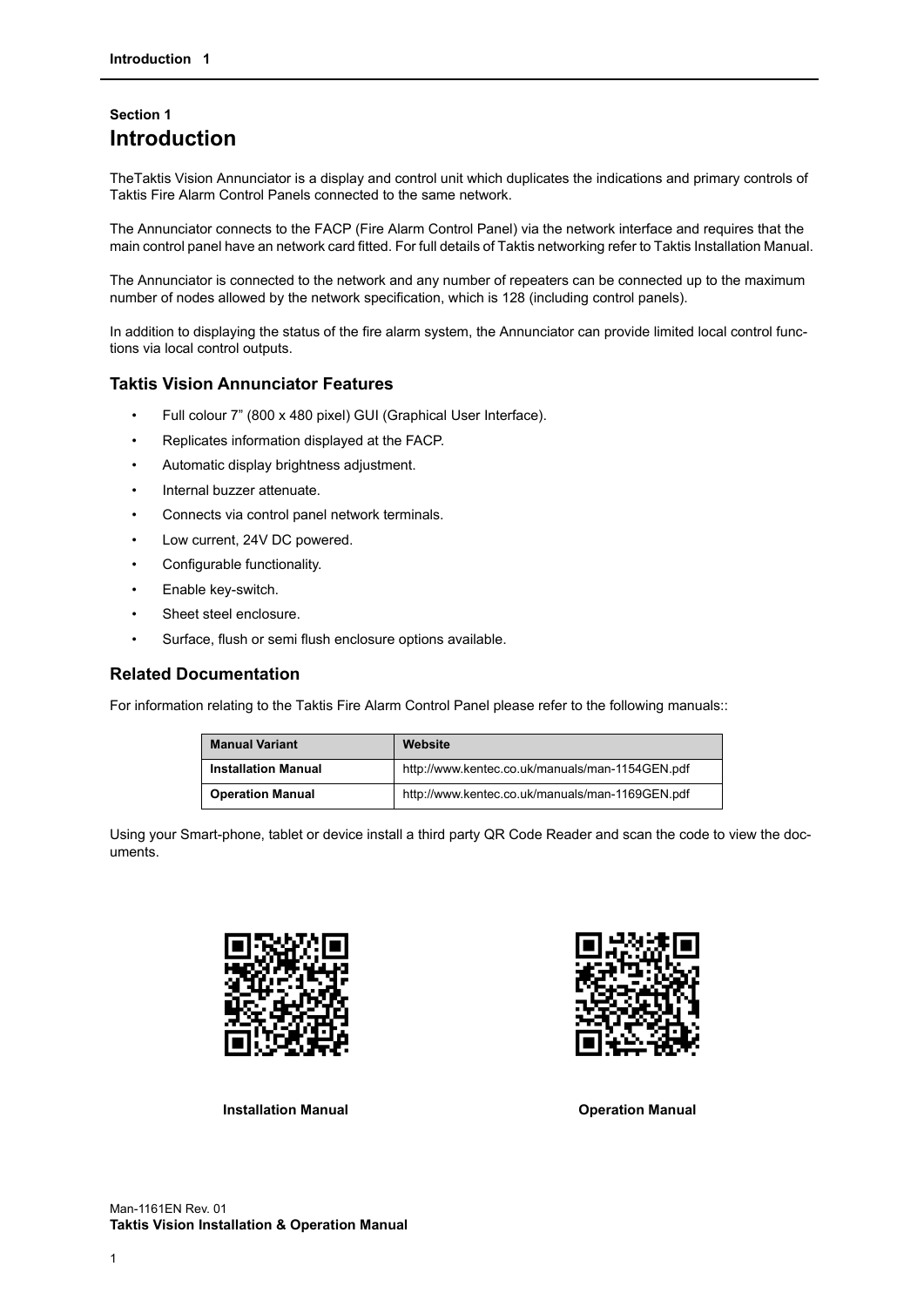## <span id="page-4-1"></span><span id="page-4-0"></span>**Section 2 Overview**

This section provides a general overview of the Annunciator features.

*The diagrams in this section refer to the surface enclosure variant. A 'flush' enclosure variant is also available.*

## <span id="page-4-2"></span>**Fascia Layout**

The diagram below shows the Annunciator fascia layout.

#### **Figure 2-1 Fascia Layout**



| ID | <b>Description</b>                        | ID | <b>Description</b>                    |
|----|-------------------------------------------|----|---------------------------------------|
| A  | Enclosure lid fixing screw                | Е  | Display ambient light sensor          |
| в  | Enclosure lid                             |    | Enclosure hinge                       |
| C  | Touch panel display                       | G  | Enclosure knock-out (for cable entry) |
| D  | Enable keyswitch (Enables Access Level 2) | н  | Enclosure back box                    |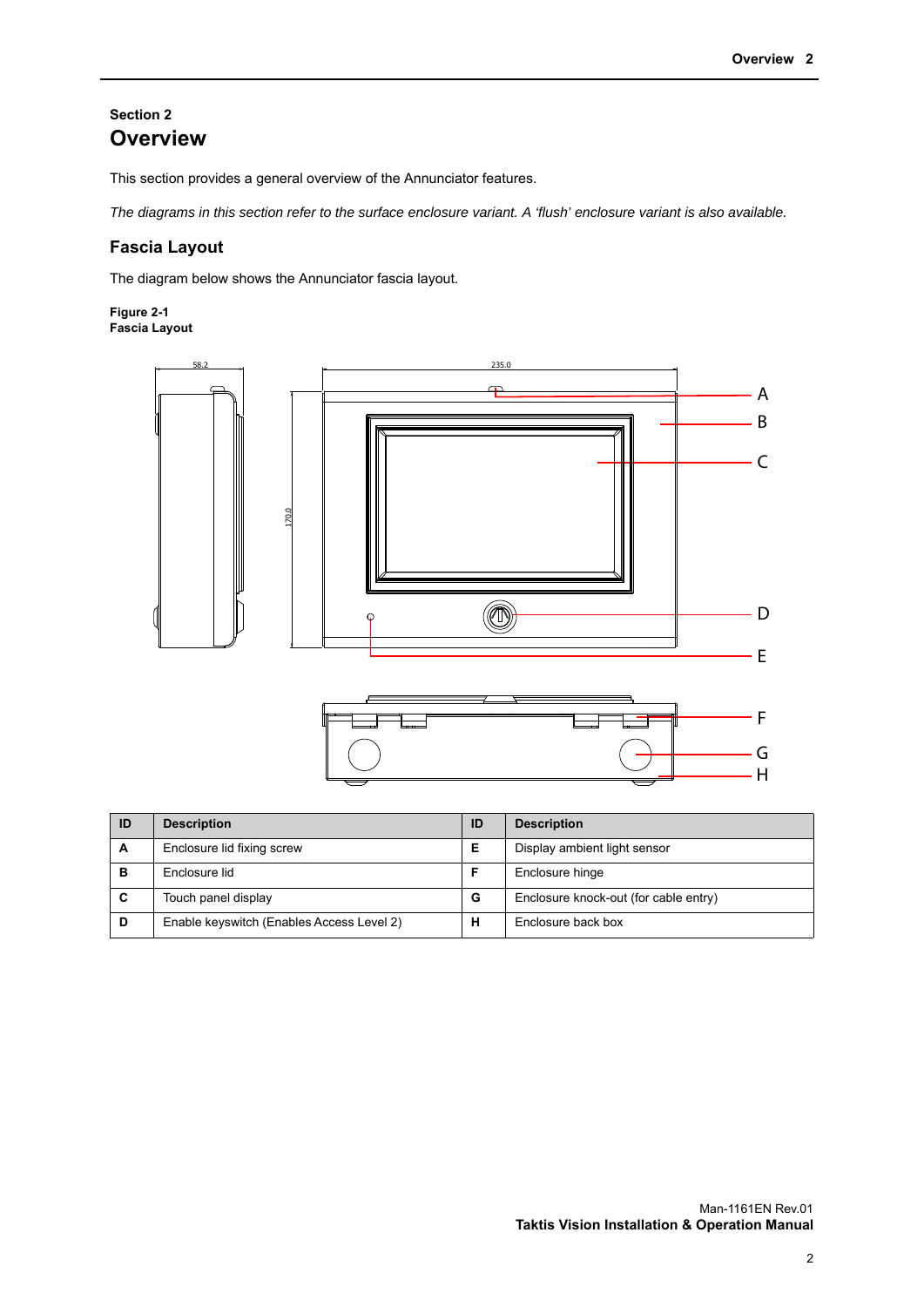## <span id="page-5-0"></span>**Internal Features**

The diagram below shows the Annunciator internal features.

**Figure 2-2 Internal Features**



| <b>Key</b> | <b>Description</b>                                           | <b>Key</b> | <b>Description</b>                                 |
|------------|--------------------------------------------------------------|------------|----------------------------------------------------|
| A          | USB port                                                     | н          | <b>Buzzer</b>                                      |
| в          | 24 V In/Out, Remote PSU monitor & Ground<br><b>Terminals</b> | J          | Proprietary connections for manufacturing purposes |
| C          | Reboot button (panel firmware dependent)                     | ĸ          | SD card slot                                       |
| D          | Write Enable switch                                          | L          | No function                                        |
| Е          | No function                                                  | М          | No function                                        |
| F          | No function                                                  | N          | Network terminals (Net in, Net out)                |
| G          | Processor reset button                                       | P          | Not used                                           |
| Q          | USB to PC communications port                                |            |                                                    |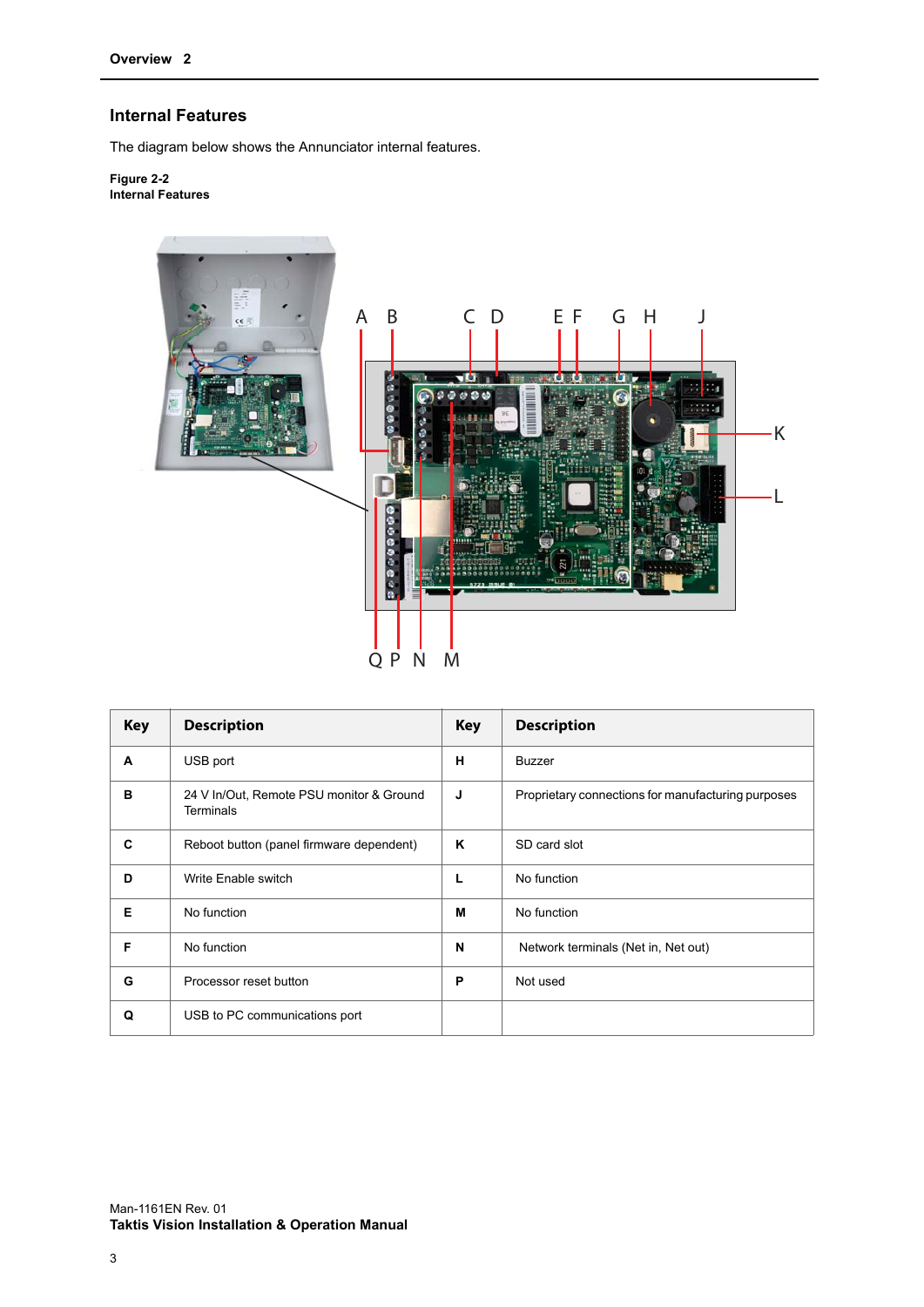## <span id="page-6-1"></span><span id="page-6-0"></span>**Section 3 Installation**

## <span id="page-6-2"></span>**Before You Begin**

Before you begin the installation, take a few minutes to review the installation information, gather the required items, and complete the tasks listed below.

#### CAUTION!

The installation must be performed by qualified personnel familiar with electronic components. Electronic components within are vulnerable to damage from electrostatic discharge. Ground straps must be worn by installers before handling circuit boards to prevent damage from electrostatic discharge.

- **1** Create a plan and checklist before beginning the installation process. Planning can reduce the number of problems that can occur during installation.
- **2** Select an environment that is suitable for operating the Annunciator. The site for mounting should be clean and dry and not subject to excessive shock or vibration.

## <span id="page-6-3"></span>**General Installation Checklist**

To complete the installation:

- **1** Create a plan of the fire alarm system and checklist for installing the Annunciator.
- **2** Remove the Annunciator from its packaging and check its contents.
- **3** Remove enclosure lid and temporarily store in a safe place.
- **4** Fix enclosure back box to wall.
- **5** Make network connection and dress the wires.
- **6** Ensure that the enclosure is free from wire ends, knockout discs and other debris.
- **7** Refit the enclosure lid.
- **8** Configure the Annunciator.
- **9** Test the installation.

#### <span id="page-6-4"></span>**Mounting the Surface Enclosure**

1/ Open the enclosure by removing the screw located at the top-centre. The enclosure lid hinges downwards. Remove hinge pins by pulling inwards. Disconnect earth wire and put enclosure lid safely to one side.

#### **Figure 3-1 Opening the Enclosure**



Man-1161EN Rev.01 **Taktis Vision Installation & Operation Manual**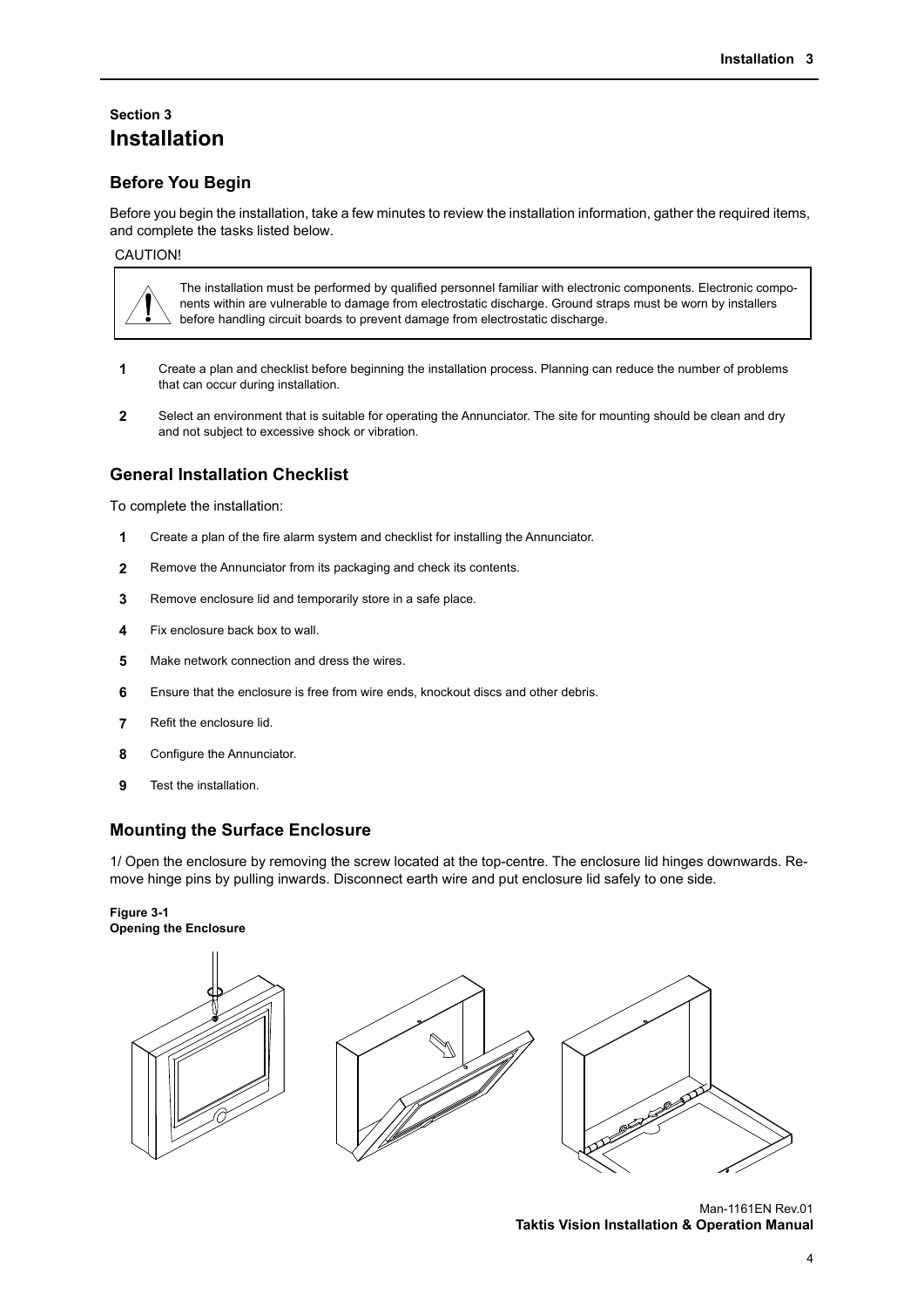2/ Using the enclosure back box as a template, mark the position of the fixing holes, ensuring that the wall is flat at the chosen location. Fix the enclosure back box using suitable fixings, through all fixing points.



## **Figure 3-2**

**Surface Enclosure Back Box Dimensions**

NOT TO SCALE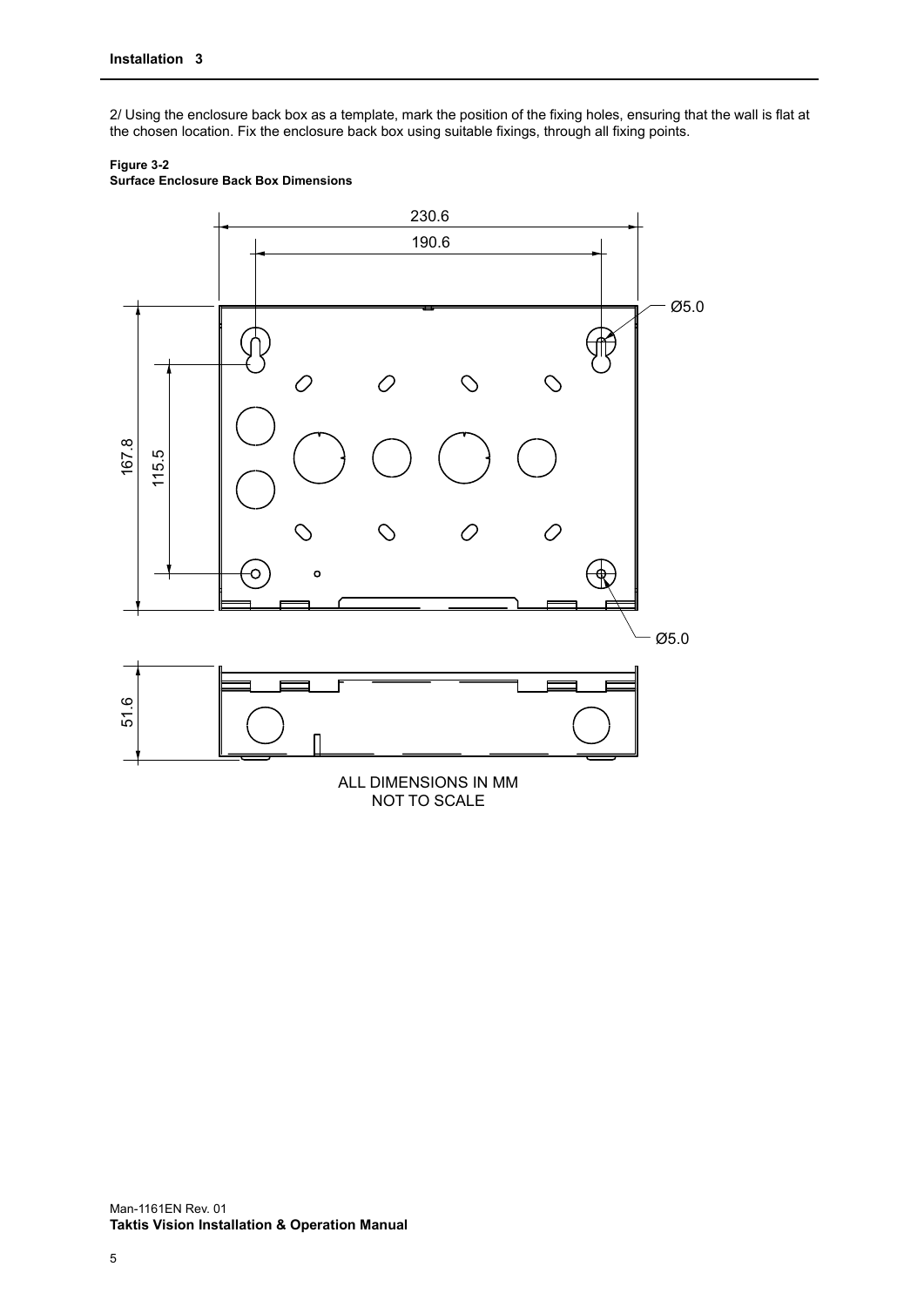## <span id="page-8-0"></span>**Trim Ring (Where specified)**

The optional trim ring allows semi-flush fitting of the surface enclosure back box. The diagram below shows the trim ring external and advised wall cut-out dimensions.

#### **Figure 3-3 Optional Trim Ring Dimensions**



*Note: 175mm X 240mm are the advised wall cut-out dimensions.*

The diagram below shows side view of the enclosure within the trim ring.

#### **Figure 3-4 Trim Ring with Enclosure in Place**

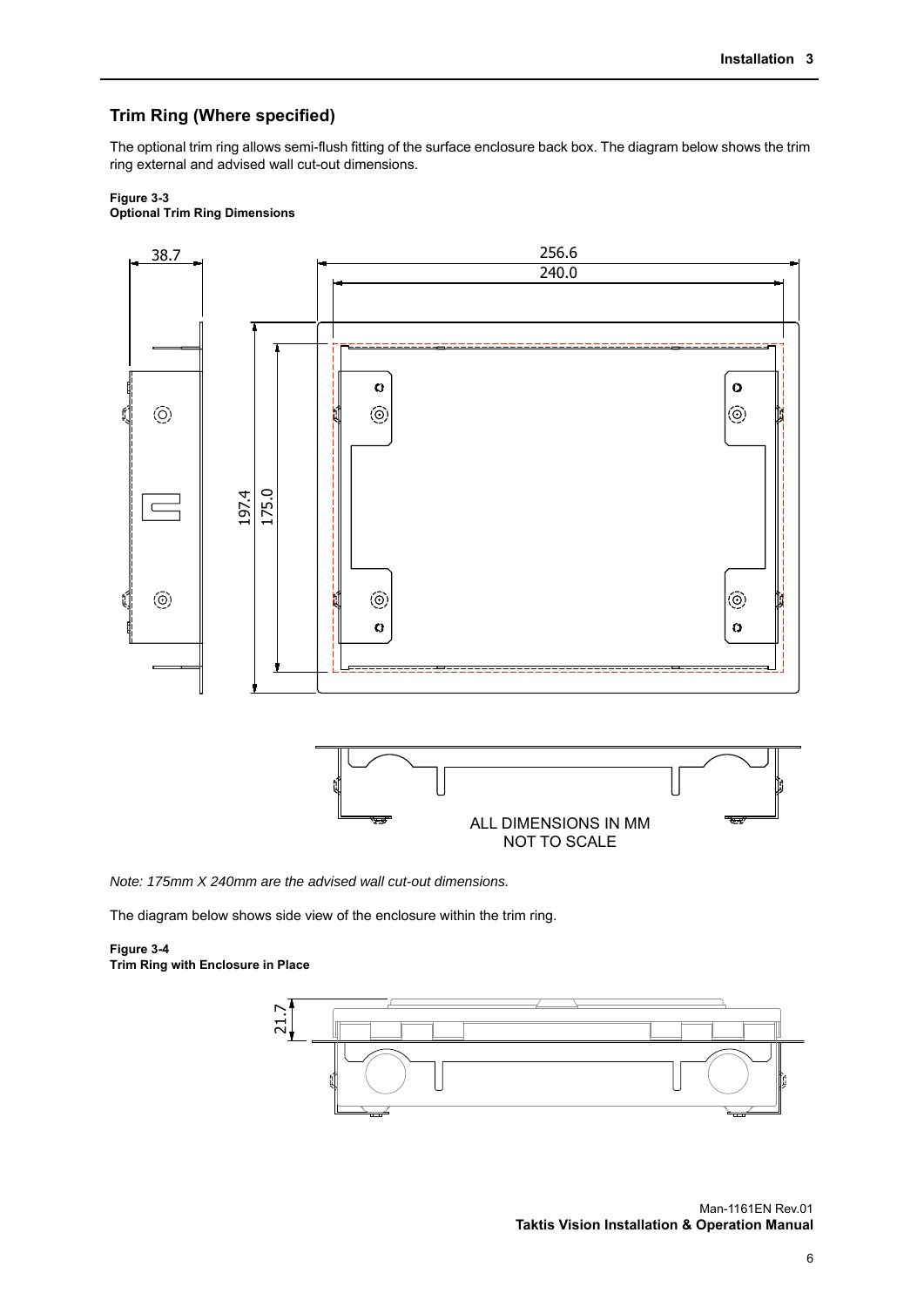## <span id="page-9-0"></span>**Installing the Trim Ring**

The diagram below illustrates trim ring fitting options.

#### **Figure 3-5 Trim Ring Fixing Centres**



**Figure 3-6 Trim Ring Fold Tabs** 



Man-1161EN Rev. 01 **Taktis Vision Installation & Operation Manual**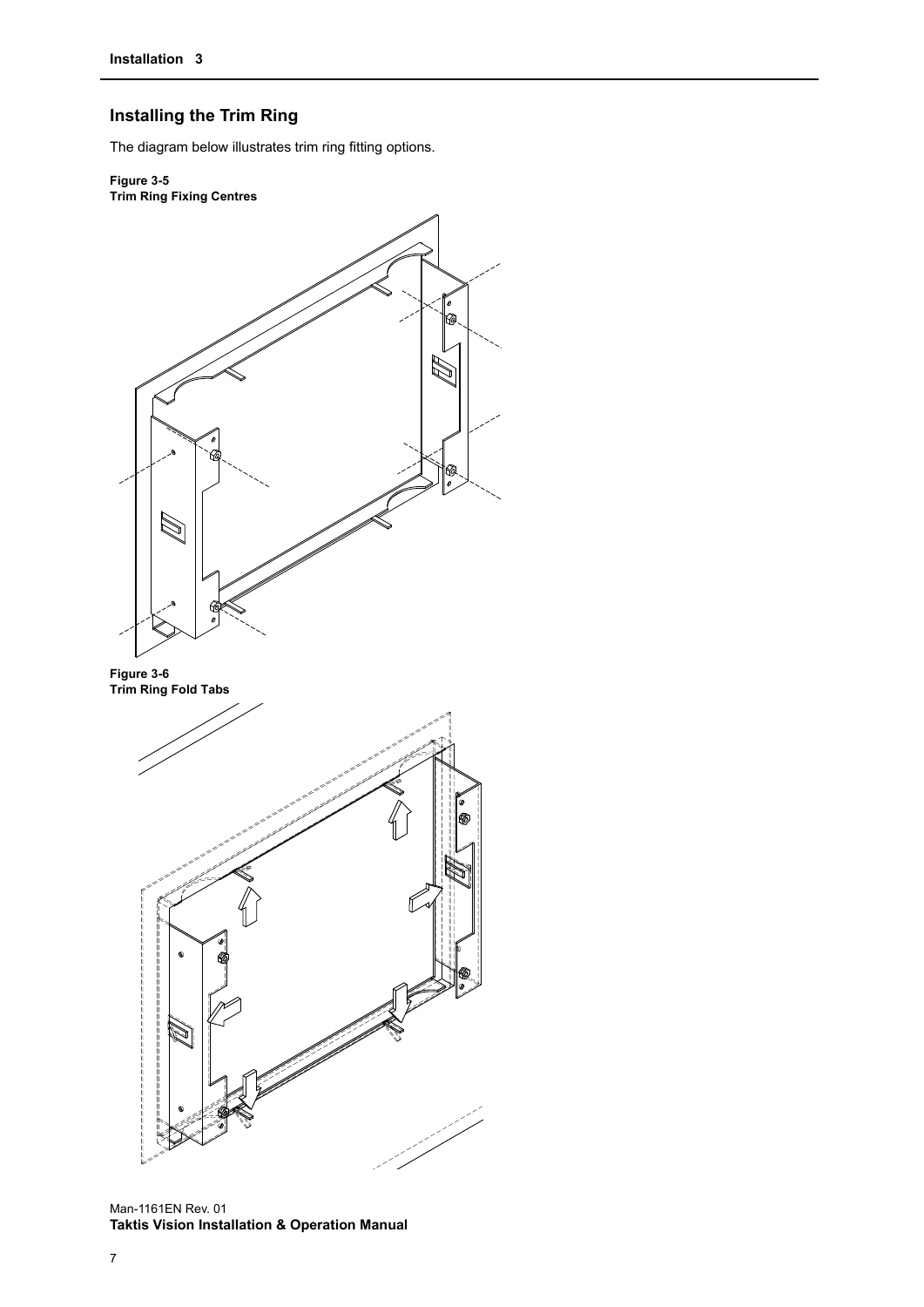## <span id="page-10-0"></span>**Fixing the Enclosure Back Box to Trim Ring**

Use four, M4 x 8mm machine screws in conjunction with M4 plain washers to fix enclosure back box to the trim ring.

## **Figure 3-7**

## **Fixing the Enclosure Back Box to the Trim Ring**

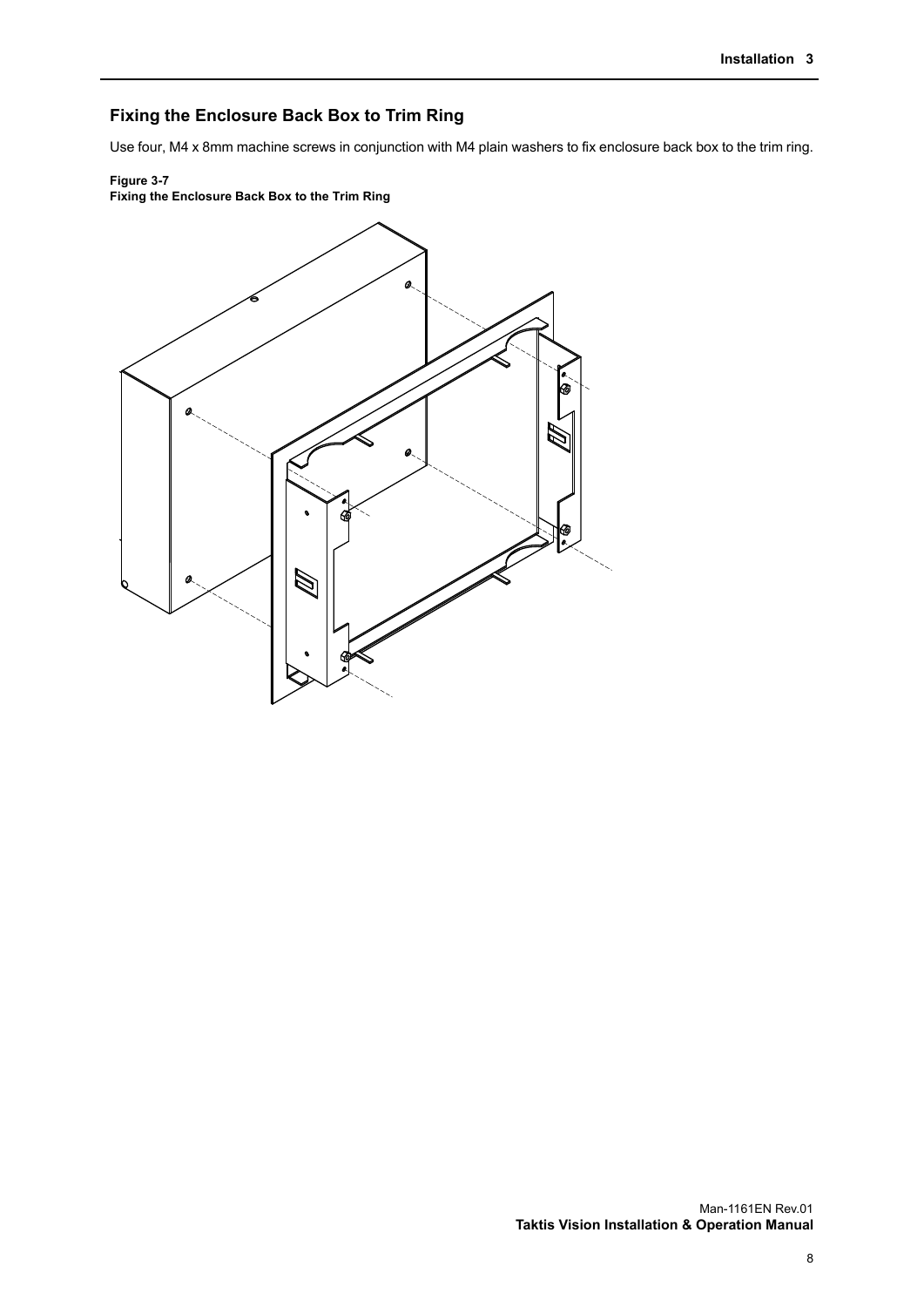## <span id="page-11-0"></span>**Mounting the Flush Enclosure**

1/ Open the enclosure by removing the four screws located at each corner of the front fascia. Disconnect earth wire and put enclosure lid safely to one side.

#### **Figure 3-8 Opening the Flush Enclosure**



2/ Referring to the diagram below, make a hole and using suitable fixings, secure the flush enclosure back box through the fixing holes provided.

#### **Figure 3-9 Flush Enclosure Back Box Dimensions**



*Note: 175mm X 240mm are the advised wall cut-out dimensions.*

#### Man-1161EN Rev. 01 **Taktis Vision Installation & Operation Manual**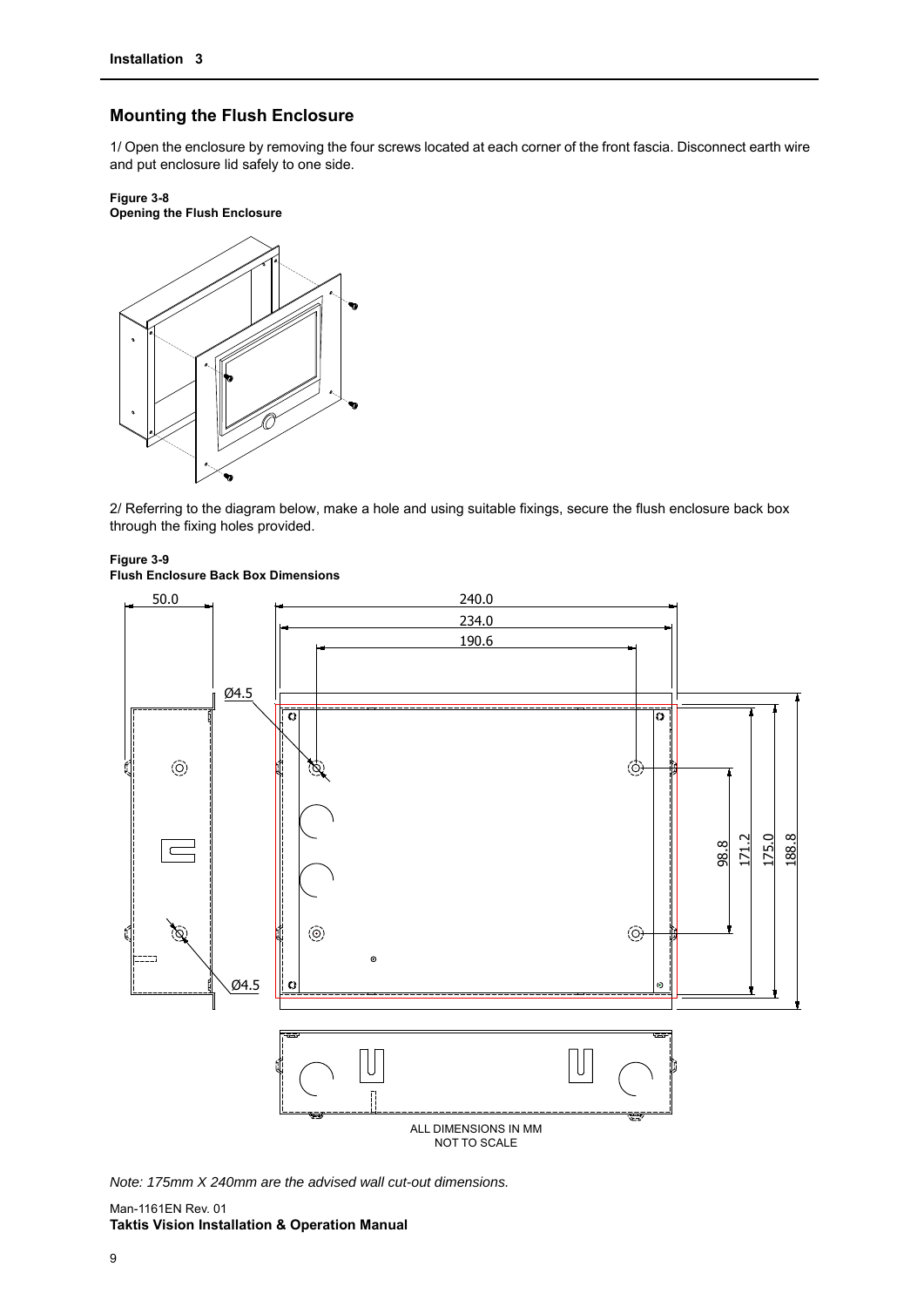#### <span id="page-12-0"></span>**Cabling**

Cables should be brought into the cabinet using the knock-outs provided and where necessary.

Inlet bushings or cable glands should be used to maintain insulation of signal cores from earth. The screen or drain wires should be bonded to the earth terminals provided.

The maximum size of cable, which can be terminated, is 2.5 mm.

The communications protocols are highly immune to noise but sensible segregation from known noise generating sources such as mains cables is recommended.

For mains powering the Annunciator, a local power supply with a 24V DC output is required. The mains powers supply should be derived from a separate fused spur, labelled "fire alarm - do not switch off".

The mains supply must include an earth conductor connected to the fixed installation earthing system of the building.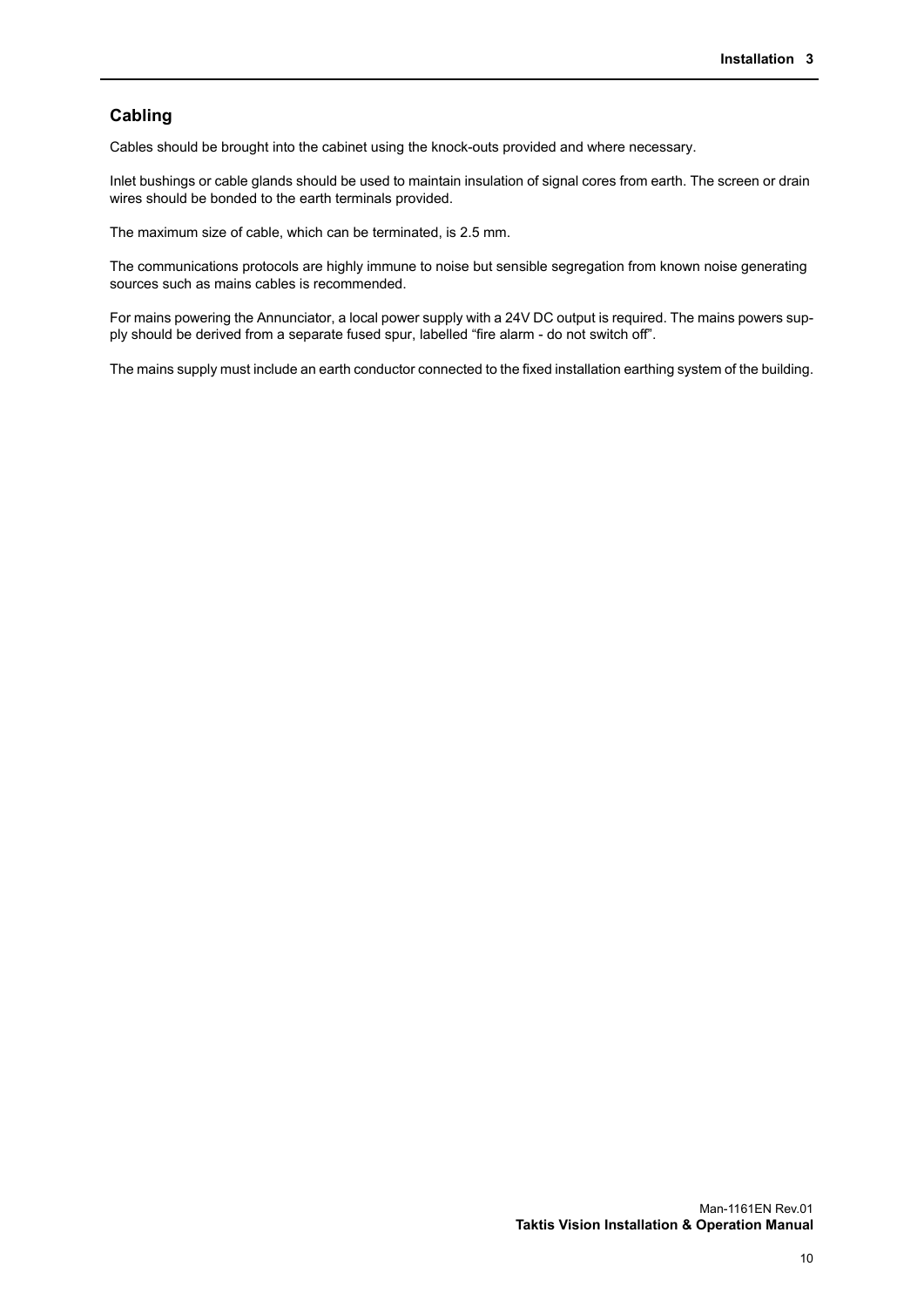## <span id="page-13-0"></span>**Connecting to the Annunciator**

All connections to the repeater are via 5mm pitch, 2.5mm capacity, spring leaf terminal blocks.

Care should be taken to use the correct sized terminal screwdriver and not to over tighten the terminals.

Polarity must be observed carefully on any terminals with + or – markings. The "NET IN" terminals must connect to the "NET OUT" terminals of the previous panel on the network.

The "NET OUT" terminals must connect to the "NET IN" terminals of the next panel on the network. Do not connect or disconnect circuits with the power on.

Do not connect or disconnect circuits with the power on.

The diagrams below show power and network connections.

CAUTION!

All network connections are made on the network card *not* the main board PCB.

#### **Figure 3-10 Network and Power Connections**



#### <span id="page-13-1"></span>**Powering the Annunciator**

Connect the incoming 24V DC whilst carefully observing the polarity. If a local power source is being used, then a volt free **normally open** contact from the power supply should be connected to the power supply fault terminals so that power faults are reported.

The current consumption of the Annunciator with the PF input activated is 232mA (buzzer silenced, touch panel back-light on). The effect on the battery capacity of the power supply which is powering the Annunciator should be considered when connecting Annunciators to a system.

#### Man-1161EN Rev. 01 **Taktis Vision Installation & Operation Manual**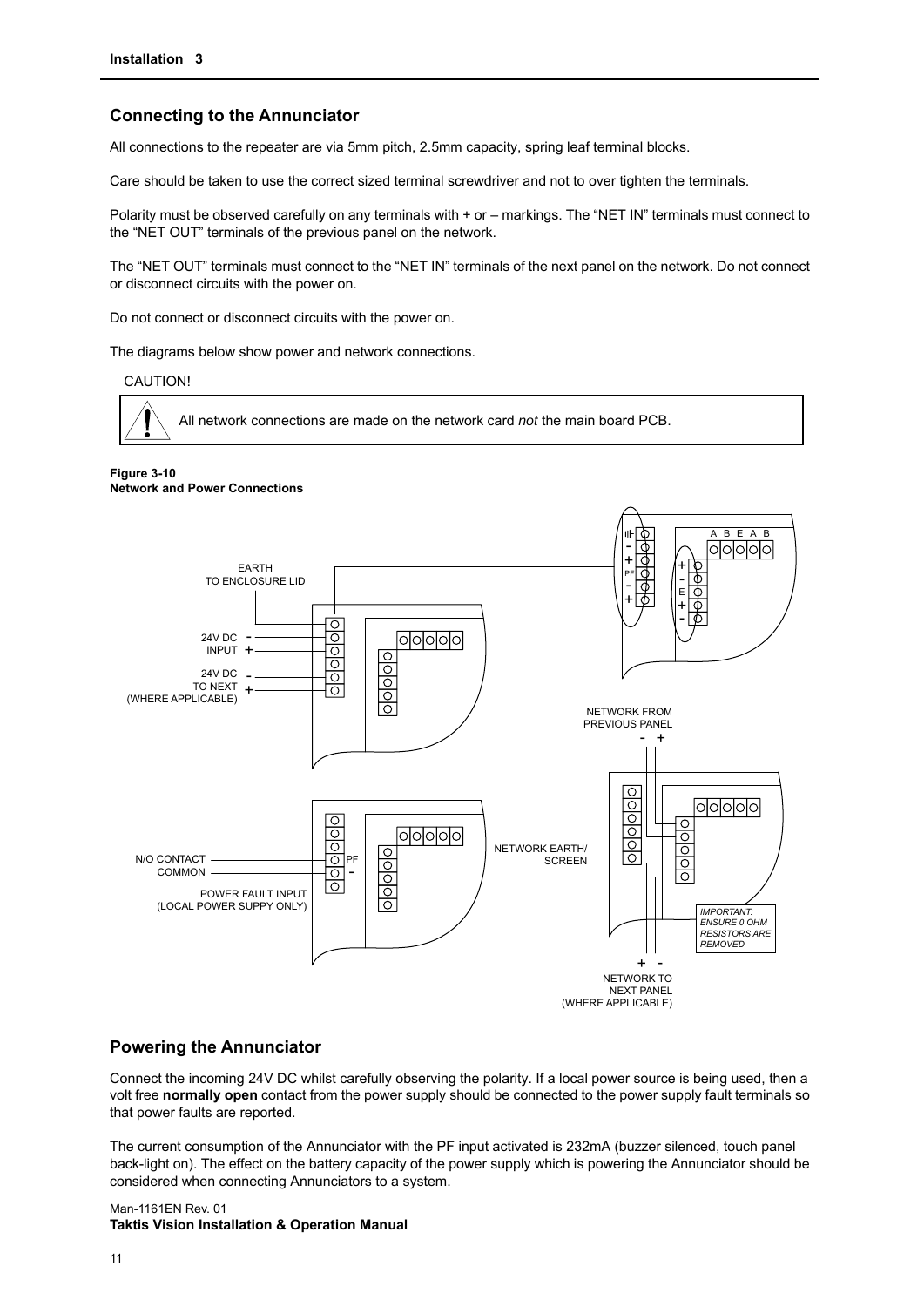## <span id="page-14-0"></span>**Wiring Scheme**

The diagram below shows an example network wiring scheme featuring two FACP's and two Annunciators.

#### **Figure 3-11 Example Network Wiring**



- 1. Cabling wired as a ring which visits all panels.
- 2. Short circuit detection at each network connection and automatic isolation of the shorted section of cable.
- 3. 1200 metres maximum cable length between two adjacent segments.
- 4. A short circuit at point A will automatically disconnect the shorted section and announce a fault condition at all panels but the entire network will continue communicating.
- 5. A short circuit at points A and B will automatically disconnect both sections and announce faults at all panels Communication will continue between panels1 and 4 and between panels 2 and 3.
- 6. All panels will compute whether the faults will prevent operation of any cause and effects configurations and either assume inputs to be true (if configured to default to "true upon network fault") or display, print (FACP fitted with optional prand log the cause and effects which are affected.
- 7. Open circuit faults will allow the network to continue operating in the same way as short circuit faults.
- 8. Open circuit faults will allow the network to continue operating in the same way as short circuit faults.
- 9. Up to 128 nodes (in total).

#### <span id="page-14-1"></span>**Cable Length**

The network communications protocol has been designed to be extremely tolerant to interference and data corruption, however as with any system, there have to be limitations set to guarantee correct operation.

The specified transmission distance limit for the communications method used is 1200 metres and because the data is re-transmitted at each network card and repeater, in theory, there can be 1200 metres between each point if required.

Using the above cable distances however, does not take into account the failure of a network point to communicate with the system through total power failure or other fault.

In this situation, the network pointy would disconnect itself from the network and connect the network cable such that it bypasses the point in question. This means that the total cable length between the points either side of the disconnected one could be 2400 metres, which is outside of the specification for the communications method used. This fault scenario could clearly be extended to more network points and this would add 1200 metres of cable length in each case.

A sensible fault tolerance limit has therefore to be suggested to enable the performance of the system to be predicted.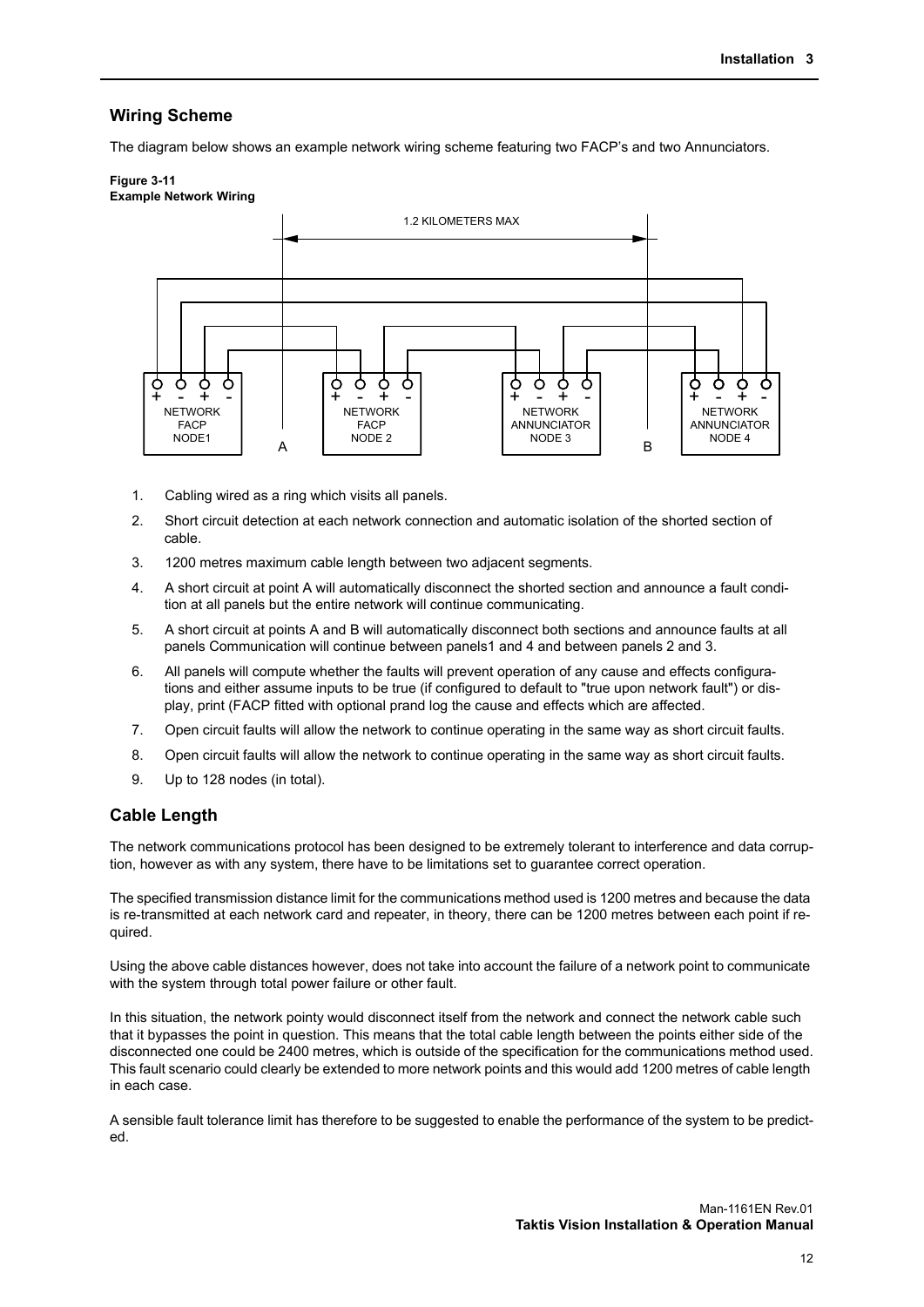Due to the nature of the fire protection system, its design is biased towards inherent reliability and failure of a network point, although possible, is very unlikely. Fire control panels also have substantial back up power systems, therefore, the likelihood of a total power failure under operational conditions, is also extremely rare. A suggested tolerance level of one point failure is therefore recommended.

To guarantee operation of the system with one point failure it is necessary to arrange the cabling such that the failure will not introduce more than 1200 metres of cable between the two points which would be connected together by the failure.

This means that the total cable length between adjacent cable segments should not be more than 1200 metres. It is not important how the 1200 metres is made up i.e. it could be 100 metres and 1100 metres or 600 metres and 600 metres.

Using these general rules and the specified or equivalent cable types will provide a guaranteed performance of networks with plenty of tolerance.

In reality, the networked system will operate quite satisfactorily with longer cable runs and if a system is required which is outside of the parameters specified, the manufacturer should be consulted for guidance on specific designs.

#### <span id="page-15-0"></span>**Cable Type**

The cable type used for the network connection should be suitable for RS-485 applications and equivalent to the ones listed below.

Up to 600 metre distance between panels:

| <b>BELDEN</b> | <b>NOMINAL OUTSIDE</b> | <b>NOMINAL</b>     | <b>NOMINAL</b>   | <b>VELOCITY OF</b> |
|---------------|------------------------|--------------------|------------------|--------------------|
| <b>NUMBER</b> | <b>DIAMETER</b>        | <b>CAPACITANCE</b> | <b>IMPEDANCE</b> | <b>PROPOGATION</b> |
| 9271          | 6.1MM                  | 40pF/m             | 124 Ohm          | 66%                |

Up to 1200 metre distance between panels:

| <b>BELDEN</b> | <b>NOMINAL OUTSIDE</b> | <b>NOMINAL</b>     | <b>NOMINAL</b>   | <b>VELOCITY OF</b> |
|---------------|------------------------|--------------------|------------------|--------------------|
| <b>NUMBER</b> | <b>DIAMETER</b>        | <b>CAPACITANCE</b> | <b>IMPEDANCE</b> | <b>PROPOGATION</b> |
| 9860          | 11.2MM                 | 35pF/m             | 124 Ohm          | 78%                |

#### <span id="page-15-1"></span>**Cable Entry**

Contrary to earlier preferred methods of terminating the shield on shielded cables, today's EMC noisy environments require that the shields of these cables be bonded to earth at all points on the system.

The most effective method of achieving this is to use EMC cable glands, which connect the shield to the gland and earth in a 360-degree ring. Simply stripping back the insulation of the cable and connecting "pigtails" to earth is not recommended. Shield cable is connected at one end only.

When using this method it is also important to ensure that the gland body is electrically bonded to the panel enclosure.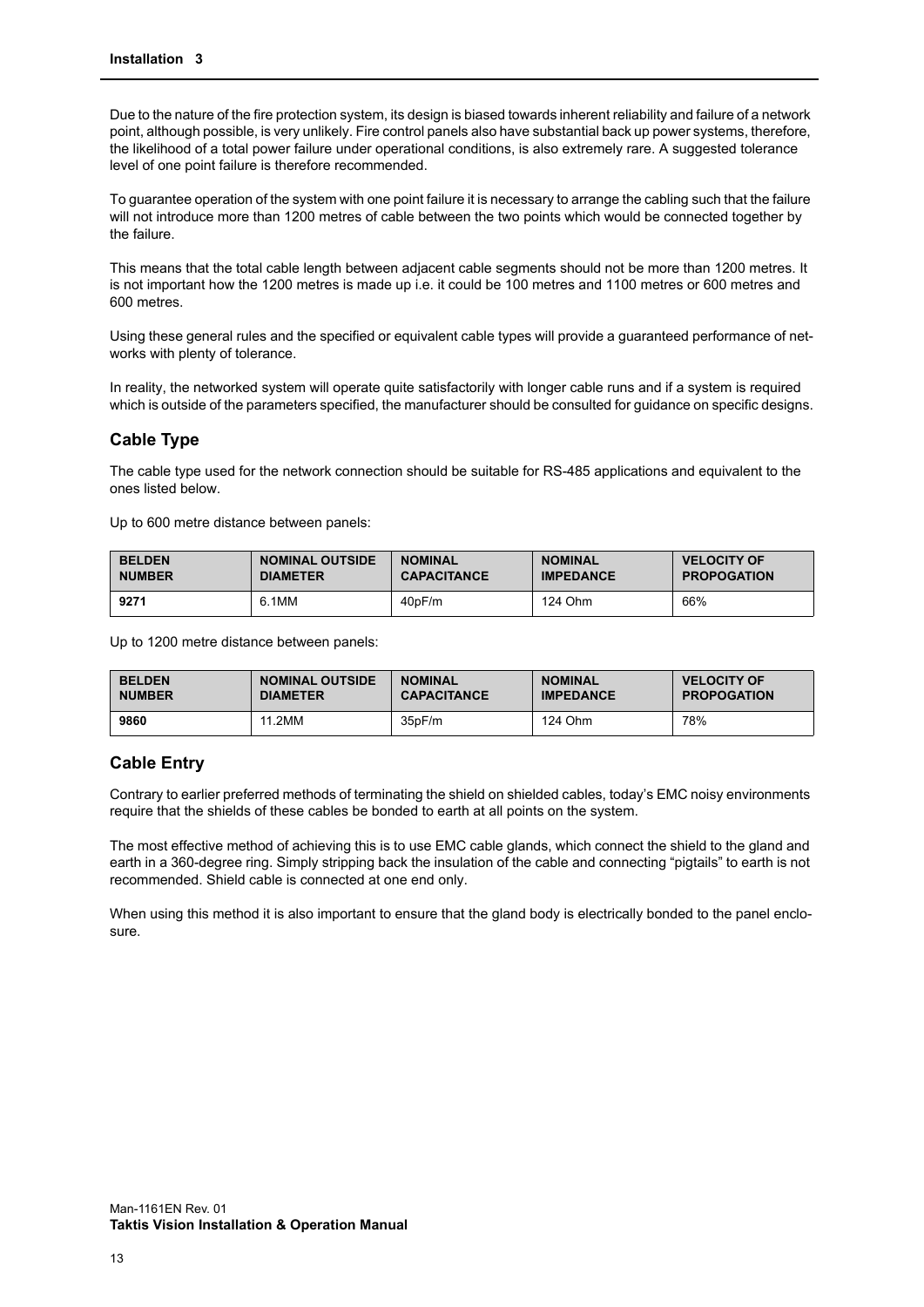## <span id="page-16-1"></span><span id="page-16-0"></span>**Section 4 Configuration**

Configuration is achieved by adding the Annunciator panel to the network, setting the address, auto-learning and uploading the configuration via a USB memory drive or PC.

**1** Add Annunciator to the network and power up as described in the Installation Section.

#### <span id="page-16-2"></span>**2 To Set the address**

- **2-1** Switch the 'Write Enable' switch to position '2'.
- *The 'Write Enable' switch is located on the rear of the touch panel display and shown in the Overview Section.*
- **2-1** 'Press Screen to Start'.
- **2-2** Press 'Activate Controls"
- **2-3** Using the number buttons key in your login code and press 'Submit' button to accept. *Access Level 3 is required to set the Annunciator address. The default code for Access Level 3 is '333333'.*
- **2-4** Press 'User Controls'.
- **2-4** Press 'Engineer Options'.
- **2-5** Press 'Configuration'.
- **2-6** Press 'Edit Configuration'.
- **2-7** Press 'Panel Settings'.

**2-8** Using the up/down arrow buttons set the Annunciator address. *If the address number is numerically high, press the 'number' button and enter the address number followed by submit.* 

- **2-10** Exit out of menu.
- **2-11** Switch the 'Write Enable' switch to position 1.

#### <span id="page-16-3"></span>**3 To Auto-learn the Annunciator**

- **3-1** Switch the 'Write Enable' switch to position '2'. *The 'Write Enable' switch is located on the rear of the touch panel display and shown in the Overview Section.*
- **3-2** 'Press Screen to Start'.
- **3-3** Press 'Activate Controls''
- **3-4** Using the number buttons key in your login code and press 'Submit' button to accept. *Access Level 3 is required to set the Annunciator address. The default code for Access Level 3 is '333333'.*
- **3-5** Press 'User Controls'.
- **3-6** Press 'Engineer Options'.
- **3-7** Press 'Configuration'.
- **3-8** Press 'Learn Panel'.
- **3-9** Exit out of menu.
- **3-10** Switch the 'Write Enable' switch to position 1.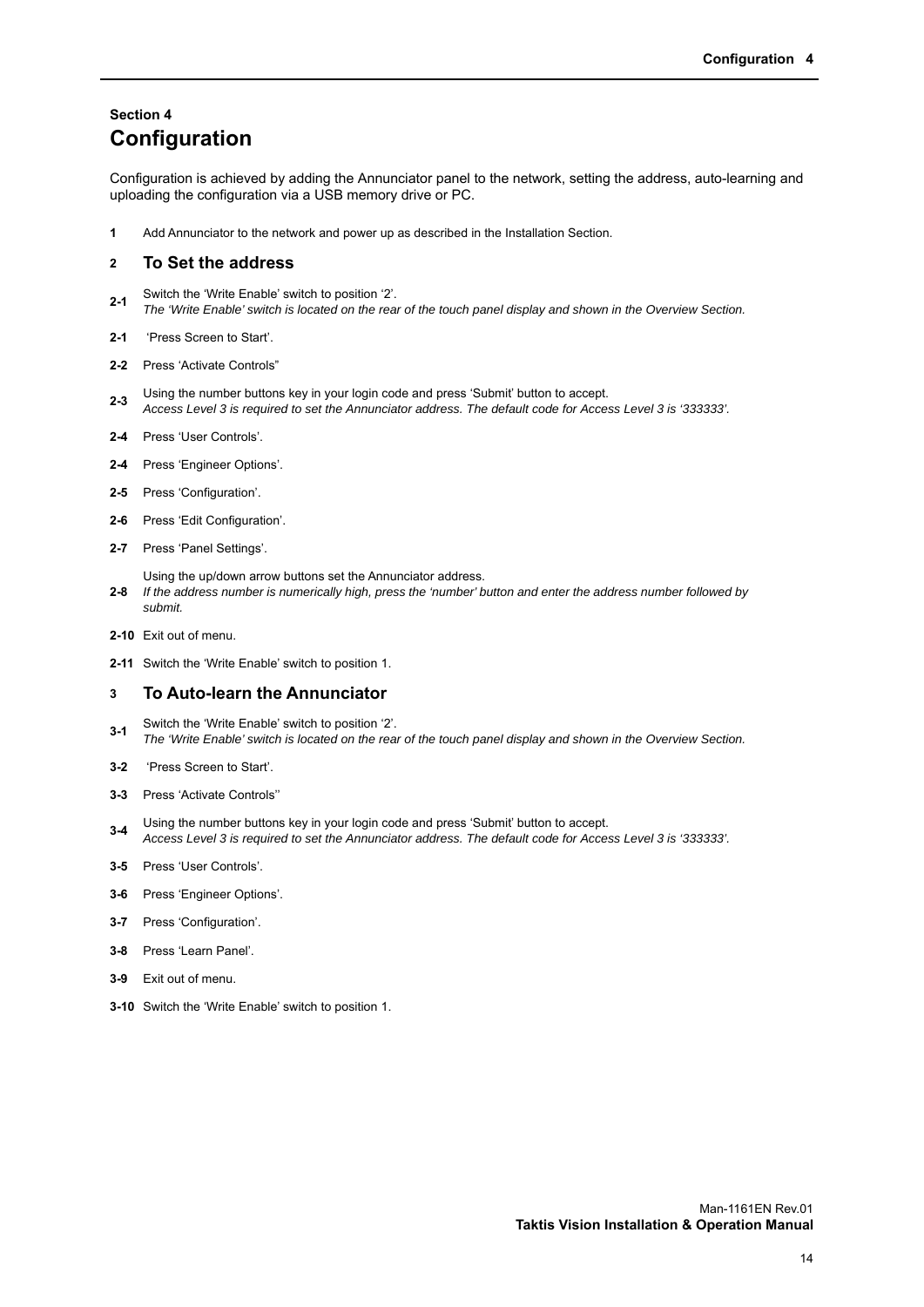#### <span id="page-17-1"></span>**4 To Upload a Configuration via USB Drive**

- **4-1** Open Annunciator enclosure as described in the Installation Section.
- **4-2** Switch the 'Write Enable' switch to position '2'.
- *The 'Write Enable' switch is located on the rear of the touch panel display and shown in the Overview Section.*
- **4-3** Insert your USB drive (containing your configuration) to the USB to PC communications port.
- **4-4** Using the touch panel display, 'Press Screen to Start'.
- **4-5** Press 'Activate Controls''
- **4-6** Using the number buttons key in your login code and press 'Submit' button to accept. *Access Level 3 is required to set the Annunciator address. The default code for Access Level 3 is '333333'.*
- **4-7** Press 'Engineer Options'.
- **4-8** Press 'Configuration'.
- **4-9** Press 'Import Configuration'.
- **4-10** Using the touch panel display select the configuration and press 'Import'
- **4-11** Switch the 'Write Enable' switch to position 1.

#### <span id="page-17-2"></span>**5 Upload a Configuration via a PC**

- **5-1** Switch the 'Write Enable' switch to position '2'. *The 'Write Enable' switch is located on the rear of the touch panel display and shown in the Overview Section.*
- **5-2** From your PC, using a USB link lead, plug into the Annunciator USB to PC communications port.
- **5-3** Using Loop Explorer 2 (LE2) software upload configuration to the Annunciator.
- **5-4** Switch the 'Write Enable' switch to position 1.
- <span id="page-17-3"></span>**6 Test the Installation**

#### <span id="page-17-0"></span>**Download a Configuration**

It is possible to download a configuration through the annunciator to a USB drive or PC.

- **1** Open the fascia
- **2** Ensure the 'Write Enable' switch is in position 1.
- **3** Plug USB drive or PC into the relevant communication port.
- **4** Using the panel display press the screen to start.
- **5** Press 'Activate Controls'
- **6** Using the number buttons key in your login code and press 'Submit' button to accept. *Access Level 3 is required to set the Annunciator address. The default code for Access Level 3 is '333333'.*
- **7** Press 'Engineer Options'.
- **8** Press 'Configuration'.
- **9** Press 'Export Configuration'.